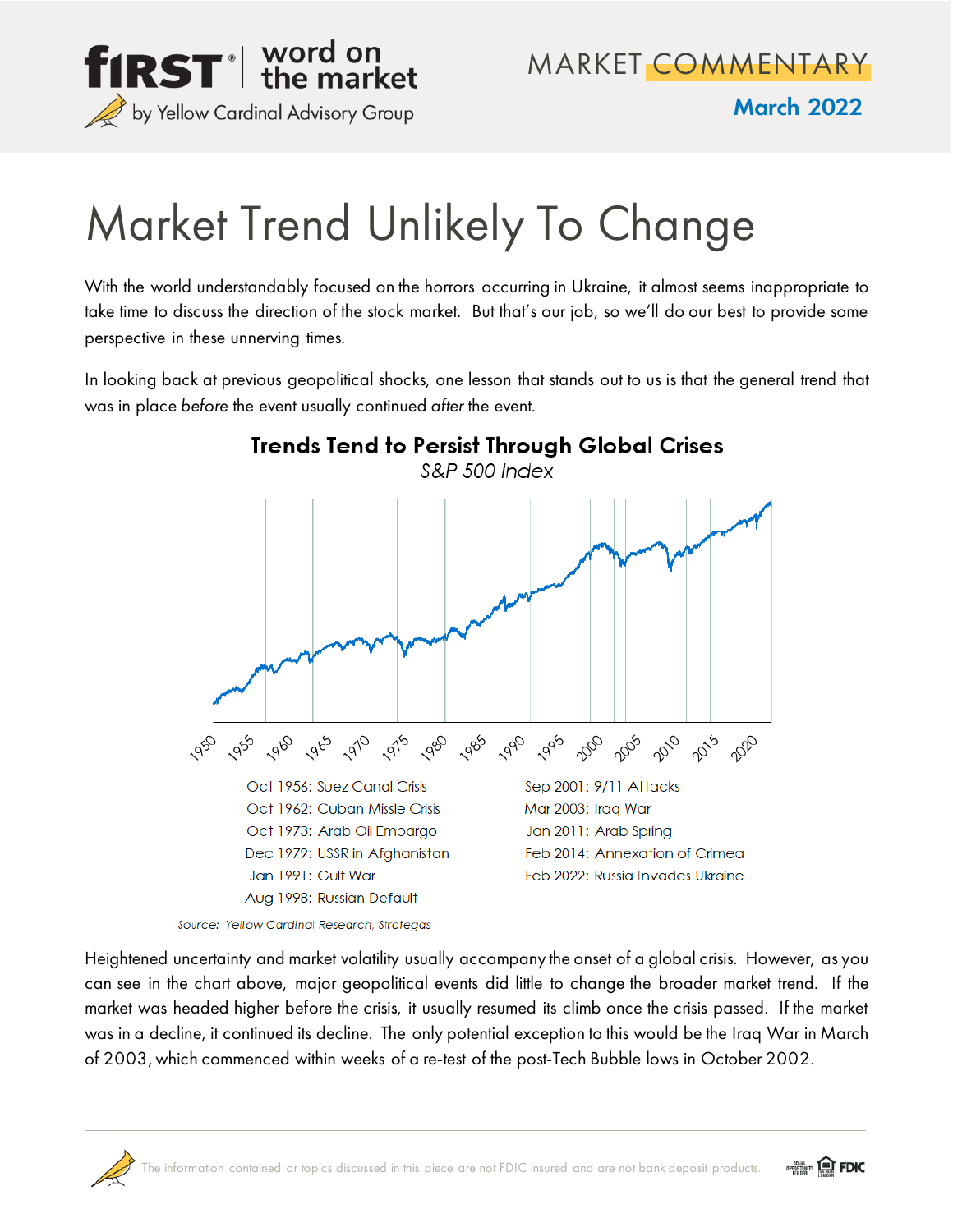

March 2022

We don't expect this crisis to change the overall market trend, either. We expect the equity markets to continue their current "correction" phase. The Tech & "growth" heavy NASDAQ 100 peaked in late November, and the S&P 500 hit its high-water mark on January 3. Since then, markets have been in decline due to several factors that we identified last year:

- Inflation that is proving more persistent than was widely anticipated
- Anticipation of tighter monetary policy
- Rising interest rates
- Slowing corporate profit growth
- Leadership shift from "growth" to "value"

In recent months we've written about the potential for heightened market volatility in 2022. One of the biggest reasons underpinning this view is stubbornly high inflation. What started out as supply-chain related inflation has now picked up more steam due to a burgeoning wage-price spiral, as well as rising commodity prices (most notably, oil).

Inflationary pressures are likely to linger, and the Russia / Ukraine conflict could stoke further inflation. Ukraine is one of the world's largest grain exporters, and this supply will undoubtedly be interrupted for the foreseeable future. In fact, wheat prices have already spiked higher and these increases should soon flow through to food prices.

The pandemic-driven movement towards de-globalization will likely be hastened due to Russia's aggression. More of Corporate America sounds willing to trade lower production costs for supply chain security by bringing more of the production cycle home to the USA. While unlikely to cause a jump in inflation, bringing production back home will likely mean that higher prices are here to stay.

Higher and stickier inflation will force the Federal Reserve to tighten monetary policy, first by raising the benchmark Fed Funds rate and then potentially by actively selling off the securities held on its balance sheet. While the market has largely priced in 150-175 basispoints (1.50%-1.75%) of tightening through early next year, there is a distinct possibility that Chairman Powell may have to become more hawkish if inflation remains stubbornly high.

Tighter monetary policy usually translates into higher interest rates. Over the past few months, the yield on the 10-year Treasury bond has risen from 1.2% in August to nearly 2.0%. As a key factor in valuing "growth" companies whose current value is based on earnings far off into the future, higher interest rates can have a big negative impact on the price-earnings multiples for these stocks. After leading the market higher for the past few years, rising rates have been cited as the cause for the relative underperformance of "growth" stocks since late November. While many of these issues have already fallen 20% or more, there is still plenty of room to



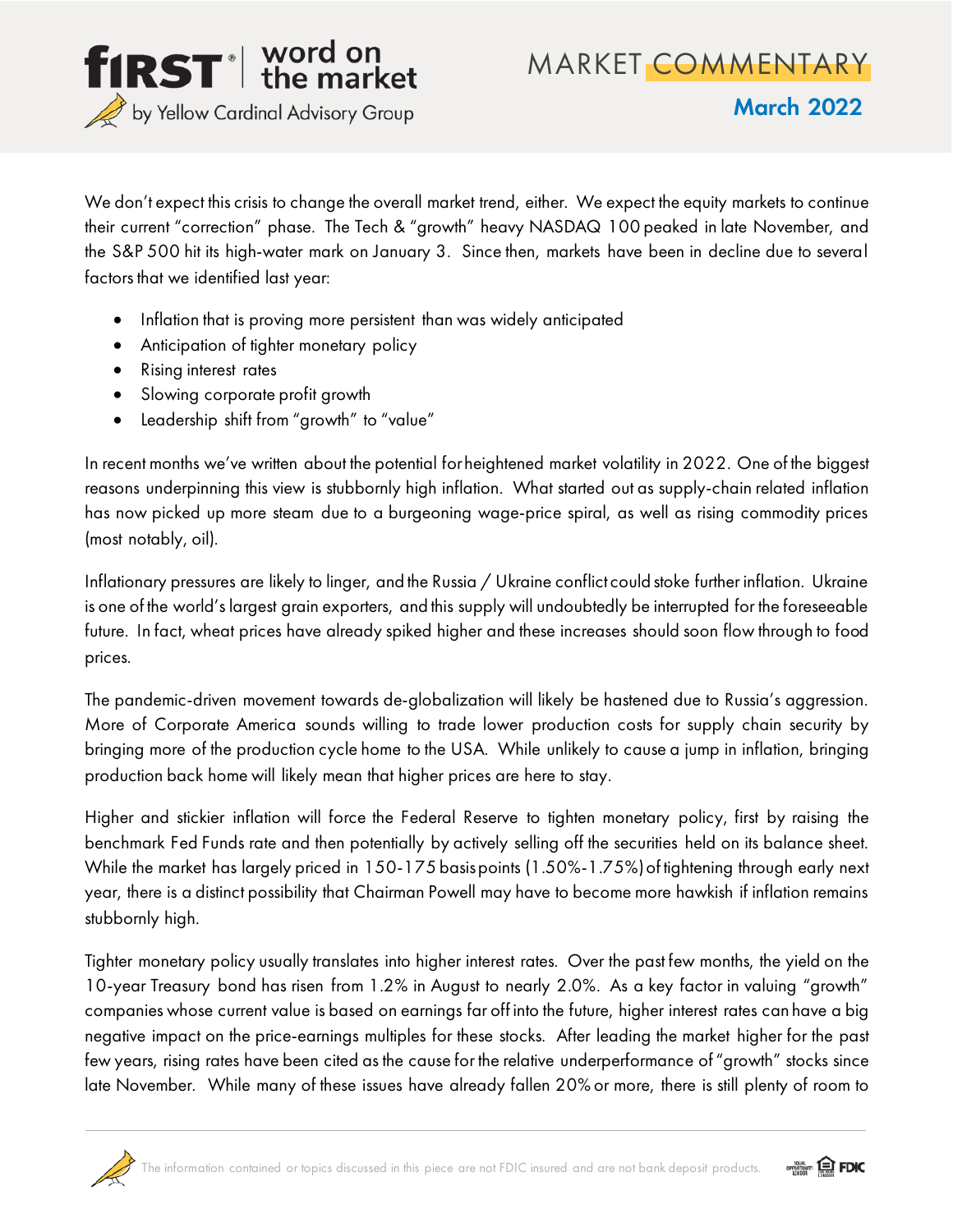

MARKET COMMENTARY

March 2022

the downside. Rising rates are just one reason that we believe that "value" stocks – which have underperformed "growth" to a greater degree than during the Tech Bubble of the late-90's – will assert market leadership in 2022.

Slowing earnings growth rates will also be a likely contributor to market volatility. Coming off the trough earnings experienced during the Great Lockdown, simple math almost guarantees that earnings growth rates will be slow (yet still positive). Research shows that equity returns usually moderate during the deceleration phase of the earnings cycle, with more defensive areas of the market performing better than others. This further supports the idea of "value" leadership over "growth".

Last, but not least, is the fact that 2022 is a mid-term election year. Typically market volatility increases during mid-term election years, and we see this year as being no different.

We continue to believe that the macroeconomic picture is one of robust - yet moderating - growth and inflation. As such, we will continue to focus on "value" and "quality" as this economic cycle matures. Throughout the past year, we have trimmed "riskier" assets in client portfolios (stocks and alternatives) in order to maintain a relative balance with lower volatility securities, like fixed income and hedges against market volatility.

We have become more neutrally positioned across equity classes, though we continue to favor "value" and "quality" within the large-cap domestic market. We've also taken steps to become slightly more defensive in terms of our sector weightings in our individual equity portfolios.

In the fixed income area, we remain focused on more credit-sensitive securities (with less exposure to the more cyclical areas of the market) with shorter maturities as a hedge against potentially rising interest rates.

Within the alternative market segments, we have maintained an emphasis on "real assets" (think commodities and, to a lesser extent, real estate) as a hedge against the potential for continued inflation. We have recently increased our exposure to the diversified alternative sector as a hedge against market volatility.